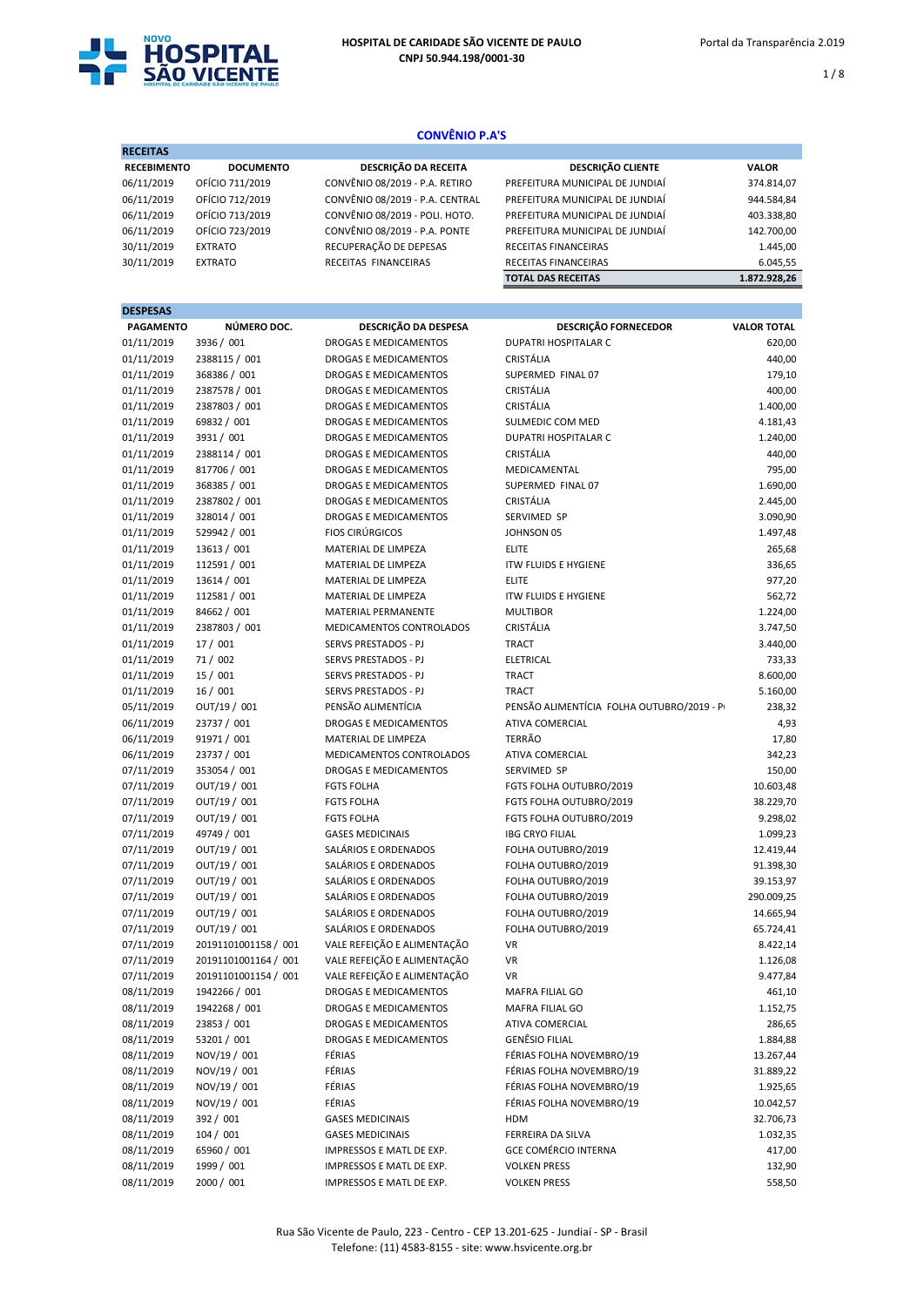

| 08/11/2019               | 65958 / 001          | IMPRESSOS E MATL DE EXP.                             | <b>GCE COMÉRCIO INTERNA</b>                     | 1.390,00             |
|--------------------------|----------------------|------------------------------------------------------|-------------------------------------------------|----------------------|
| 08/11/2019               | 593283 / 001         | MATERIAL DE LIMPEZA                                  | AMADE                                           | 805,00               |
| 08/11/2019               | 593282 / 001         | MATERIAL DE LIMPEZA                                  | AMADE                                           | 607,50               |
| 08/11/2019               | 68 / 001             | SERVS MÉDICOS COMPL - PJ                             | ABREU COSTA                                     | 500,59               |
| 08/11/2019               | 94 / 001             | SERVS MÉDICOS COMPL - PJ                             | <b>FARIA GOMES</b>                              | 8.376,11             |
| 08/11/2019               | 42 / 001             | SERVS MÉDICOS COMPL - PJ                             | LUCAS OLIVEIRA                                  | 492,71               |
| 08/11/2019               | 67 / 001             | SERVS MÉDICOS COMPL - PJ                             | LUCIANA VITTURI                                 | 1.970,85             |
| 08/11/2019               | 19 / 001             | SERVS MÉDICOS COMPL - PJ                             | <b>VICTOR RODRIGUES</b>                         | 525,00               |
| 08/11/2019               | 47 / 001             | SERVS MÉDICOS COMPL - PJ                             | STELLA BINNA                                    | 2.100,00             |
| 08/11/2019               | 259 / 001            | SERVS MÉDICOS COMPL - PJ                             | CABRAL VIEIRIA                                  | 5.912,55             |
| 08/11/2019               | 62 / 001             | SERVS MÉDICOS COMPL - PJ                             | E M FUJI                                        | 7.883,40             |
| 08/11/2019               | 66 / 001             | SERVS MÉDICOS COMPL - PJ                             | <b>VIEIRA KUMAMOTO</b>                          | 5.912,55             |
| 08/11/2019               | 189 / 001            | SERVS MÉDICOS COMPL - PJ                             | <b>MEDCENTER</b>                                | 1.478,13             |
| 08/11/2019               | 141 / 001            | SERVS MÉDICOS COMPL - PJ                             | <b>VEGA</b>                                     | 4.927,12             |
| 08/11/2019               | 11/001               | SERVS MÉDICOS COMPL - PJ                             | JR MAIA SERVIÇOS MED                            | 525,00               |
| 08/11/2019               | 163 / 001            | SERVS MÉDICOS COMPL - PJ                             | C E J SERVCS MÉDICOS                            | 13.303,23            |
| 08/11/2019               | 369 / 001            | SERVS MÉDICOS COMPL - PJ                             | <b>OTOTORAX</b>                                 | 985,42               |
| 08/11/2019               | 54/001               | SERVS MÉDICOS COMPL - PJ                             | <b>MS FRANCO</b>                                | 1.050,00             |
| 08/11/2019               | 48 / 001             | SERVS MÉDICOS COMPL - PJ                             | ABRMA CLÍNICA                                   | 1.970,85             |
| 08/11/2019               | 17/001               | SERVS MÉDICOS COMPL - PJ                             | <b>VICTOR RODRIGUES</b>                         | 22.500,00            |
| 08/11/2019               | 39 / 001             | SERVS MÉDICOS COMPL - PJ                             | M I SERVICOS LTDA                               | 3.900,00             |
| 08/11/2019               | 126 / 001            | SERVS MÉDICOS COMPL - PJ                             | MARCOS SILVA QUEIROZ                            | 6.194,10             |
| 08/11/2019               | 55 / 001             | SERVS MÉDICOS COMPL - PJ<br>SERVS MÉDICOS COMPL - PJ | <b>MS FRANCO</b>                                | 1.300,00             |
| 08/11/2019               | 96 / 001             |                                                      | <b>GALVES</b>                                   | 4.692,50             |
| 08/11/2019               | 258 / 001            | SERVS MÉDICOS COMPL - PJ<br>SERVS MÉDICOS COMPL - PJ | CABRAL VIEIRIA                                  | 6.006,40             |
| 08/11/2019               | 57 / 001<br>44 / 001 |                                                      | <b>MED IN SERVICE</b><br><b>MAIARA BRUNHARA</b> | 3.050,12             |
| 08/11/2019               |                      | SERVS MÉDICOS COMPL - PJ<br>SERVS MÉDICOS COMPL - PJ |                                                 | 13.420,55            |
| 08/11/2019               | 66 / 001<br>9/001    | SERVS MÉDICOS COMPL - PJ                             | LUCIANA VITTURI<br>S R P S CLÍNICA LTDA         | 4.317,10             |
| 08/11/2019<br>08/11/2019 | 12/001               | SERVS MÉDICOS COMPL - PJ                             | CAIO BRAMBILLA ME                               | 2.950,00<br>1.736,22 |
| 08/11/2019               | 31/001               | SERVS MÉDICOS COMPL - PJ                             | <b>TATIANI CERIONI TOTH</b>                     | 7.800,00             |
| 08/11/2019               | 21/001               | SERVS MÉDICOS COMPL - PJ                             | SANTOS E PROENCA                                | 18.206,90            |
| 08/11/2019               | 115 / 001            | SERVS MÉDICOS COMPL - PJ                             | QUIET METODO DIAG.                              | 1.830,07             |
| 08/11/2019               | 92/001               | SERVS MÉDICOS COMPL - PJ                             | MATHEUS BONFIM DOM.                             | 4.270,17             |
| 08/11/2019               | 98 / 001             | SERVS MÉDICOS COMPL - PJ                             | NASCIMENTO E GOMES                              | 9.807,32             |
| 08/11/2019               | 52/001               | SERVS MÉDICOS COMPL - PJ                             | EDNA COSTA PEREIRA                              | 1.100,00             |
| 08/11/2019               | 134 / 001            | SERVS MÉDICOS COMPL - PJ                             | <b>BRUNA DIAS</b>                               | 10.933,52            |
| 08/11/2019               | 116 / 001            | SERVS MÉDICOS COMPL - PJ                             | <b>TALLES RAVID</b>                             | 11.872,02            |
| 08/11/2019               | 67 / 001             | SERVS MÉDICOS COMPL - PJ                             | <b>GUERRA E HUNGRIA</b>                         | 3.190,90             |
| 08/11/2019               | 35 / 001             | SERVS MÉDICOS COMPL - PJ                             | <b>CODREANSCHI BERTOCHE</b>                     | 6.500,00             |
| 08/11/2019               | 34/001               | SERVS MÉDICOS COMPL - PJ                             | PAULO EDUARDO                                   | 4.600,00             |
| 08/11/2019               | 8/001                | SERVS MÉDICOS COMPL - PJ                             | PRISCILLA C TOLEDO                              | 2.600,00             |
| 08/11/2019               | 41 / 001             | SERVS MÉDICOS COMPL - PJ                             | M I SERVIÇOS LTDA                               | 4.550,00             |
| 08/11/2019               | 391 / 001            | SERVS MÉDICOS COMPL - PJ                             | HDM                                             | 5.631,00             |
| 08/11/2019               | 188 / 001            | SERVS MÉDICOS COMPL - PJ                             | MEDCENTER                                       | 30.313,55            |
| 08/11/2019               | 93 / 001             | SERVS MÉDICOS COMPL - PJ                             | JESSICA ALINE MOURA                             | 14.124,43            |
| 08/11/2019               | 355 / 001            | SERVS MÉDICOS COMPL - PJ                             | THERMAL SAUDE                                   | 2.440,10             |
| 08/11/2019               | 33 / 001             | SERVS MÉDICOS COMPL - PJ                             | <b>MATEUS SILVA</b>                             | 3.150,00             |
| 08/11/2019               | 67 / 001             | SERVS MÉDICOS COMPL - PJ                             | ABREU COSTA                                     | 10.182,72            |
| 08/11/2019               | 39 / 001             | SERVS MÉDICOS COMPL - PJ                             | LUCAS OLIVEIRA                                  | 2.440,10             |
| 08/11/2019               | 22/001               | SERVS MÉDICOS COMPL - PJ                             | ARAUJO E ZUMPANO LTD                            | 2.600,00             |
| 08/11/2019               | 184 / 001            | SERVS MÉDICOS COMPL - PJ                             | SILVA E CASTILHO M L                            | 17.080,70            |
| 08/11/2019               | 90 / 001             | SERVS MÉDICOS COMPL - PJ                             | DEBORA ELAINE ME                                | 7.800,00             |
| 08/11/2019               | 184 / 001            | SERVS MÉDICOS COMPL - PJ                             | <b>JHL</b>                                      | 6.100,25             |
| 08/11/2019               | 10/001               | SERVS MÉDICOS COMPL - PJ                             | ADRIANA VERLANGIEIRI                            | 3.700,00             |
| 08/11/2019               | 8/001                | SERVS MÉDICOS COMPL - PJ                             | S R P S CLÍNICA LTDA                            | 1.050,00             |
| 08/11/2019               | 14 / 001             | SERVS MÉDICOS COMPL - PJ                             | MPS SERVIÇOS MÉDICOS                            | 3.675,00             |
| 08/11/2019               | 97 / 001             | SERVS MÉDICOS COMPL - PJ                             | GALVES                                          | 2.462,96             |
| 08/11/2019               | 94 / 001             | SERVS MÉDICOS COMPL - PJ                             | DIEGO ALMEIDA EIRELL                            | 525,00               |
| 08/11/2019               | 201910 / 001         | SERVS MÉDICOS COMPL - PJ                             | NEUMA CRISTIANE LTDA                            | 1.970,85             |
| 08/11/2019               | 95 / 001             | SERVS MÉDICOS COMPL - PJ                             | <b>FARIA GOMES</b>                              | 4.927,12             |
| 08/11/2019               | 140 / 001            | SERVS MÉDICOS COMPL - PJ                             | VEGA                                            | 500,59               |
| 08/11/2019               | 393 / 001            | SERVS MÉDICOS COMPL - PJ                             | HDM                                             | 492,72               |
| 08/11/2019               | 10/001               | SERVS MÉDICOS COMPL - PJ                             | JR MAIA SERVIÇOS MED                            | 1.050,00             |
| 08/11/2019               | 82 / 001             | SERVS MÉDICOS COMPL - PJ                             | A E M SERVIÇOS LTA                              | 3.150,00             |
| 08/11/2019               | 47 / 001             | SERVS MÉDICOS COMPL - PJ                             | ABRMA CLINICA                                   | 8.868,82             |
| 08/11/2019               | 504 / 001            | SERVS MÉDICOS COMPL - PJ                             | LELASSIST MS/S                                  | 4.927,12             |
| 08/11/2019               | 40 / 001             | SERVS MÉDICOS COMPL - PJ                             | LUCAS OLIVEIRA                                  | 1.970,85             |
|                          |                      |                                                      |                                                 |                      |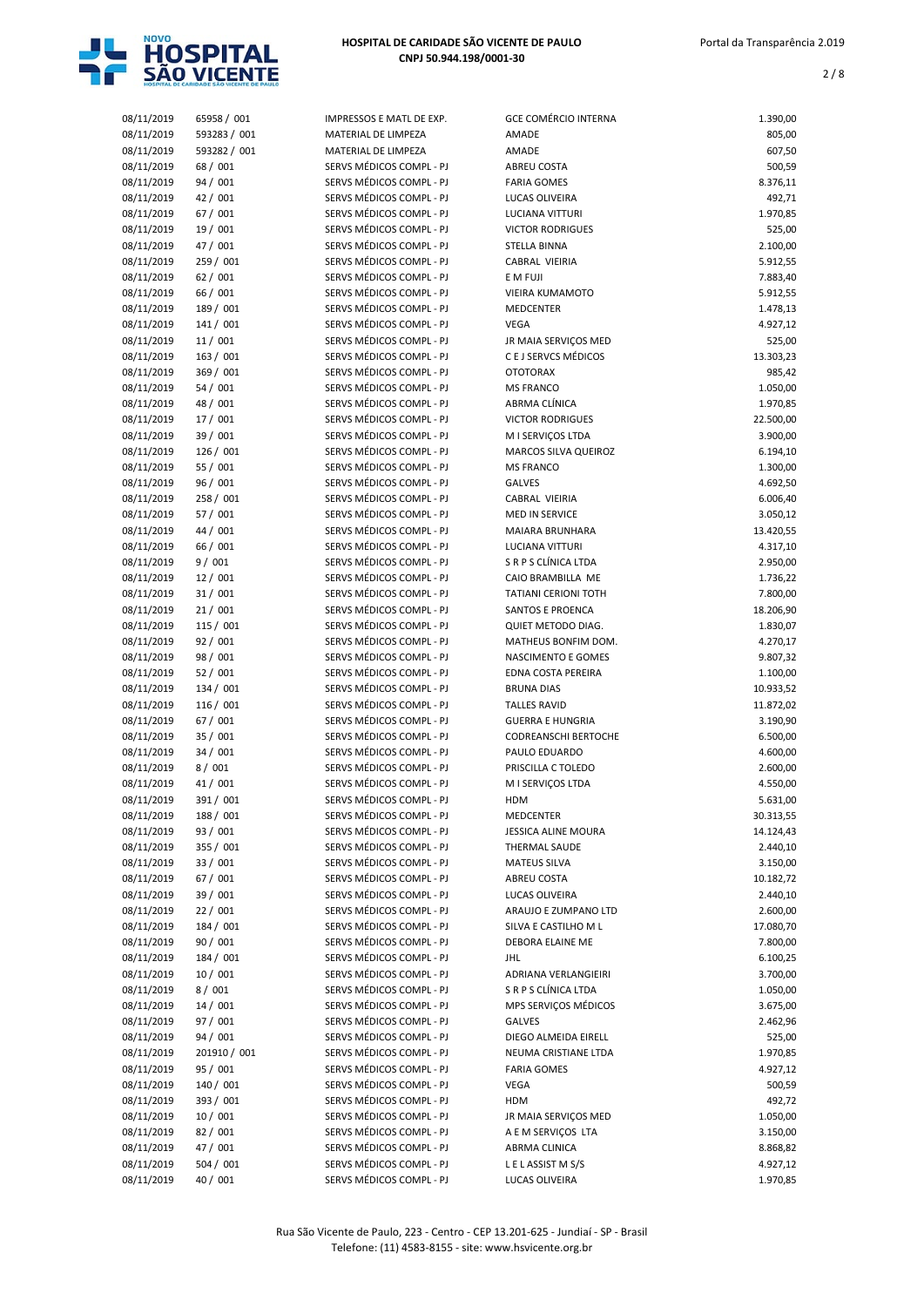

| 08/11/2019 | 28 / 001             | SERVS MÉDICOS COMPL - PJ     | AMN SERVIÇOS                      | 4.927,12  |
|------------|----------------------|------------------------------|-----------------------------------|-----------|
| 08/11/2019 | 18 / 001             | SERVS MÉDICOS COMPL - PJ     | <b>VICTOR RODRIGUES</b>           | 525,00    |
| 08/11/2019 | 97 / 001             | SERVS MÉDICOS COMPL - PJ     | NASCIMENTO E GOMES                | 5.419,83  |
|            | 101 / 001            | SERVS MÉDICOS COMPL - PJ     | ARIANNIS OCANA DOMIN              | 18.900,00 |
| 08/11/2019 |                      | SERVS MÉDICOS COMPL - PJ     |                                   |           |
| 08/11/2019 | 214 / 001            |                              | DYVOSMED SERVIÇOS LT              | 1.970,85  |
| 08/11/2019 | 103 / 001            | SERVS MÉDICOS COMPL - PJ     | FERREIRA DA SILVA                 | 985,42    |
| 08/11/2019 | 192 / 001            | SERVS MÉDICOS COMPL - PJ     | SOUSA MARQUES                     | 2.956,27  |
| 11/11/2019 | 15045 / 001          | ASSISTÊNCIA ODONTOLÓGICA     | <b>UNIODONTO</b>                  | 889,44    |
| 11/11/2019 | 15045 / 001          | ASSISTÊNCIA ODONTOLÓGICA     | <b>UNIODONTO</b>                  | 4.370,58  |
| 11/11/2019 | 15045 / 001          | ASSISTÊNCIA ODONTOLÓGICA     | <b>UNIODONTO</b>                  | 1.078,58  |
| 11/11/2019 | 1944807 / 001        | <b>DROGAS E MEDICAMENTOS</b> | MAFRA FILIAL GO                   | 952,93    |
| 11/11/2019 | 370983 / 001         | <b>DROGAS E MEDICAMENTOS</b> | SUPERMED FINAL 07                 | 230,00    |
| 11/11/2019 | 05/12 / 001          | LOCAÇÃO DE IMÓVEIS           | ALUGUÉL                           | 3.457,30  |
| 11/11/2019 | 05/12 / 001          | LOCAÇÃO DE IMÓVEIS           | ALUGUÉL                           | 3.457,30  |
| 11/11/2019 | 552461 / 001         | MATERIAL DE LIMPEZA          | <b>COLUMBIA</b>                   | 98,80     |
| 11/11/2019 | 6563 / 001           | MATERIAL DE REPOSICAO        | MERCANTIL UNIÃO                   | 133,50    |
| 11/11/2019 | 656873 / 001         | MATL MÉDICO REEMBOLSÁVEL     | NACIONAL MEDICAMENTO              | 1.152,00  |
| 11/11/2019 | 656864 / 001         | MATL MÉDICO REEMBOLSÁVEL     | NACIONAL MEDICAMENTO              | 768,00    |
| 11/11/2019 | 5313 / 001           | <b>OUTROS MATERIAIS</b>      | AMBIARTE                          | 1.750,00  |
|            |                      |                              |                                   |           |
| 11/11/2019 | 3722 / 001           | <b>OUTROS MATERIAIS</b>      | ALFALAGOS FILIAL 67               | 60,99     |
| 11/11/2019 | 6/001                | SERVS MÉDICOS COMPL - PJ     | <b>BRASIL PALMEIRAS SS</b>        | 3.050,12  |
| 11/11/2019 | 21210 / 001          | SERVS PRESTADOS - PJ         | GETTI LOC ALUGUÉL DE              | 300,00    |
| 11/11/2019 | OUT/19 / 001         | VRS A REPASSAR-FOLHA         | CONTRIBUIÇÃO CONFEDERATIVA        | 768,20    |
| 11/11/2019 | OUT/19 / 001         | VRS A REPASSAR-FOLHA         | CONVÊNIO FARMAVIDA                | 554,36    |
| 11/11/2019 | OUT/19 / 001         | VRS A REPASSAR-FOLHA         | CONTRIBUIÇÃO CONFEDERATIVA        | 782,43    |
| 11/11/2019 | OUT/19 / 001         | VRS A REPASSAR-FOLHA         | CONVÊNIO CLUBE IPIRANGA           | 80,00     |
| 11/11/2019 | OUT/19 / 001         | VRS A REPASSAR-FOLHA         | CONVÊNIO FARMAVIDA                | 3.831,04  |
| 11/11/2019 | OUT/19 / 001         | VRS A REPASSAR-FOLHA         | CONTRIBUIÇÃO CONFEDERATIVA        | 379,13    |
| 11/11/2019 | OUT/19 / 001         | VRS A REPASSAR-FOLHA         | CONVÊNIO CLUBE IPIRANGA           | 40,00     |
| 11/11/2019 | OUT/19 / 001         | VRS A REPASSAR-FOLHA         | CONVÊNIO FARMAVIDA                | 1.163,50  |
|            |                      |                              |                                   |           |
| 12/11/2019 | 115610 / 001         | DROGAS E MEDICAMENTOS        | SANOBIOL                          | 1.843,08  |
| 12/11/2019 | 371992 / 001         | FILMES E QUÍMICOS            | SUPERMED FINAL 07                 | 250,20    |
| 12/11/2019 | 371970 / 001         | FILMES E QUÍMICOS            | SUPERMED FINAL 07                 | 83,40     |
| 12/11/2019 | 25392 / 001          | LOCAÇÃO (EQUIP, MAQ. ESPAÇO) | DIGITAL JUNDIAÍ                   | 2.762,69  |
| 12/11/2019 | 25393 / 001          | LOCAÇÃO (EQUIP, MAQ. ESPAÇO) | DIGITAL JUNDIAÍ                   | 3.922,71  |
| 12/11/2019 | 25843 / 001          | LOCAÇÃO DE EQUIPAMENTOS      | DIGITAL JUNDIAÍ                   | 2.542,49  |
| 12/11/2019 | 113112 / 001         | MATERIAL DE LIMPEZA          | <b>ITW FLUIDS E HYGIENE</b>       | 2.344,65  |
| 12/11/2019 | 112823 / 001         | MATERIAL DE LIMPEZA          | <b>ITW FLUIDS E HYGIENE</b>       | 3.106,19  |
| 12/11/2019 | 371976 / 001         | MATL MÉDICO REEMBOLSÁVEL     | SUPERMED FINAL 07                 | 356,70    |
| 12/11/2019 | 371992 / 001         | MATL MÉDICO REEMBOLSÁVEL     | SUPERMED FINAL 07                 | 479,24    |
| 12/11/2019 | 302135 / 001         | MATL MÉDICO REEMBOLSÁVEL     | POLAR FIX                         | 704,23    |
| 12/11/2019 | 302135 / 001         | <b>OUTROS MATERIAIS</b>      | POLAR FIX                         | 108,00    |
| 12/11/2019 | 371992 / 001         | <b>OUTROS MATERIAIS</b>      | SUPERMED FINAL 07                 | 42,69     |
| 12/11/2019 | 302452 / 001         | <b>OUTROS MATERIAIS</b>      | POLAR FIX                         | 420,00    |
|            | 371970 / 001         | <b>OUTROS MATERIAIS</b>      | SUPERMED FINAL 07                 |           |
| 12/11/2019 |                      |                              |                                   | 167,25    |
| 12/11/2019 | 192 / 001            | SERVS PRESTADOS - PJ         | AMÉRICA ESQUADRIAS                | 1.311,00  |
| 13/11/2019 | <b>GRRF RESCISÃO</b> | FGTS RESCISÓRIO              | <b>GRRF RESCISÃO</b>              | 7.837,14  |
| 13/11/2019 | 838380 / 001         | IMPRESSOS E MATL DE EXP.     | PAPEL ITUPEVA                     | 171,00    |
| 13/11/2019 | 838382 / 001         | IMPRESSOS E MATL DE EXP.     | PAPEL ITUPEVA                     | 171,00    |
| 13/11/2019 | 64341 / 001          | MATL MÉDICO REEMBOLSÁVEL     | MAX MEDICAL                       | 180,00    |
| 13/11/2019 | 33102 / 001          | MATL MÉDICO REEMBOLSÁVEL     | SUPERMED FINAL 41                 | 555,20    |
| 13/11/2019 | 33059 / 001          | MATL MÉDICO REEMBOLSÁVEL     | SUPERMED FINAL 41                 | 151,20    |
| 13/11/2019 | 33061 / 001          | MATL MÉDICO REEMBOLSÁVEL     | SUPERMED FINAL 41                 | 860,00    |
| 13/11/2019 | 33463 / 001          | MATL MÉDICO REEMBOLSÁVEL     | SUPERMED FINAL 41                 | 376,12    |
| 13/11/2019 | 33114 / 001          | MATL MÉDICO REEMBOLSÁVEL     | SUPERMED FINAL 41                 | 607,20    |
| 13/11/2019 | <b>RESCISÕES</b>     | <b>RESCISÕES</b>             | <b>RESCISÃO</b>                   | 6.960,03  |
| 14/11/2019 | 66148 / 001          | IMPRESSOS E MATL DE EXP.     | <b>GCE COMERCIO INTERNA</b>       | 1.251,00  |
| 14/11/2019 | 267338 / 001         | MATL MÉDICO REEMBOLSÁVEL     | <b>DUPATRI CNPJ 64 SP</b>         | 340,00    |
|            | 2234 / 001           | <b>OUTROS MATERIAIS</b>      | FOX INDÚSTRIA                     |           |
| 14/11/2019 |                      |                              |                                   | 357,50    |
| 14/11/2019 | 2232 / 001           | <b>OUTROS MATERIAIS</b>      | FOX INDÚSTRIA                     | 195,00    |
| 14/11/2019 | OUT/19 / 001         | VRS A REPASSAR-FOLHA         | CONV C.E.F. A REPASSAR EMPRÉSTIMO | 513,85    |
| 14/11/2019 | OUT/19 / 001         | VRS A REPASSAR-FOLHA         | MENSALIDADE SIND ENFERMAGEM       | 25,00     |
| 14/11/2019 | OUT/19 / 001         | VRS A REPASSAR-FOLHA         | CONV C.E.F. A REPASSAR EMPRÉSTIMO | 2.675,83  |
| 14/11/2019 | OUT/19 / 001         | VRS A REPASSAR-FOLHA         | CONV C.E.F. A REPASSAR EMPRÉSTIMO | 849,30    |
| 18/11/2019 | 37512745 / 001       | ENERGIA ELÉTRICA             | <b>CPFL</b>                       | 869,49    |
| 18/11/2019 | 273853 / 001         | IMPRESSOS E MATL DE EXP.     | PROCOMP                           | 50,30     |
| 18/11/2019 | 643758 / 001         | IMPRESSOS E MATL DE EXP.     | ESPACIAL                          | 29,50     |
| 18/11/2019 | 31369 / 001          | IMPRESSOS E MATL DE EXP.     | <b>BAZAR HELENA</b>               | 95,60     |
|            |                      |                              |                                   |           |

| <b>AMN SERVIÇOS</b>               | 4.927,12  |
|-----------------------------------|-----------|
| <b>VICTOR RODRIGUES</b>           | 525,00    |
| <b>NASCIMENTO E GOMES</b>         | 5.419,83  |
| ARIANNIS OCANA DOMIN              | 18.900,00 |
| DYVOSMED SERVIÇOS LT              | 1.970,85  |
| FERREIRA DA SILVA                 | 985,42    |
| <b>SOUSA MARQUES</b>              | 2.956,27  |
| <b>UNIODONTO</b>                  | 889,44    |
| <b>UNIODONTO</b>                  | 4.370,58  |
| <b>UNIODONTO</b>                  | 1.078,58  |
| <b>MAFRA FILIAL GO</b>            | 952,93    |
| SUPERMED FINAL 07                 | 230,00    |
| ALUGUÉL                           | 3.457,30  |
| ALUGUÉL                           | 3.457,30  |
| <b>COLUMBIA</b>                   | 98,80     |
| MERCANTIL UNIÃO                   | 133,50    |
| NACIONAL MEDICAMENTO              | 1.152,00  |
| NACIONAL MEDICAMENTO              | 768,00    |
| <b>AMBIARTE</b>                   | 1.750,00  |
| <b>ALFALAGOS FILIAL 67</b>        | 60,99     |
| <b>BRASIL PALMEIRAS SS</b>        | 3.050,12  |
| GETTI LOC ALUGUÉL DE              | 300,00    |
| CONTRIBUIÇÃO CONFEDERATIVA        | 768,20    |
| CONVÊNIO FARMAVIDA                | 554,36    |
| CONTRIBUICÃO CONFEDERATIVA        | 782,43    |
| CONVÊNIO CLUBE IPIRANGA           | 80,00     |
| CONVÊNIO FARMAVIDA                | 3.831,04  |
| CONTRIBUIÇÃO CONFEDERATIVA        | 379,13    |
| CONVÊNIO CLUBE IPIRANGA           | 40,00     |
| CONVÊNIO FARMAVIDA                | 1.163,50  |
| SANOBIOL                          | 1.843,08  |
| SUPERMED FINAL 07                 | 250,20    |
| SUPERMED FINAL 07                 | 83,40     |
| DIGITAL JUNDIAÍ                   | 2.762,69  |
| DIGITAL JUNDIAÍ                   | 3.922,71  |
| DIGITAL JUNDIAÍ                   | 2.542,49  |
| <b>ITW FLUIDS E HYGIENE</b>       | 2.344,65  |
| <b>ITW FLUIDS E HYGIENE</b>       | 3.106,19  |
| SUPERMED FINAL 07                 | 356,70    |
| SUPERMED FINAL 07                 | 479,24    |
| POLAR FIX                         | 704,23    |
| <b>POLAR FIX</b>                  | 108,00    |
| SUPERMED FINAL 07                 | 42,69     |
| <b>POLAR FIX</b>                  | 420,00    |
| SUPERMED FINAL 07                 | 167,25    |
| AMÉRICA ESQUADRIAS                | 1.311,00  |
| <b>GRRF RESCISÃO</b>              | 7.837,14  |
| PAPEL ITUPEVA                     | 171,00    |
| PAPEL ITUPEVA                     | 171,00    |
| <b>MAX MEDICAL</b>                | 180,00    |
| SUPERMED FINAL 41                 | 555,20    |
| SUPERMED FINAL 41                 | 151,20    |
| SUPERMED FINAL 41                 | 860,00    |
| SUPERMED FINAL 41                 | 376,12    |
| SUPERMED FINAL 41                 | 607,20    |
| RESCISÃO                          | 6.960,03  |
| <b>GCE COMERCIO INTERNA</b>       | 1.251,00  |
| <b>DUPATRI CNPJ 64 SP</b>         | 340,00    |
| FOX INDÚSTRIA                     | 357,50    |
| FOX INDÚSTRIA                     | 195,00    |
| CONV C.E.F. A REPASSAR EMPRÉSTIMO | 513,85    |
| MENSALIDADE SIND ENFERMAGEM       | 25,00     |
| CONV C.E.F. A REPASSAR EMPRÉSTIMO | 2.675,83  |
| CONV C.E.F. A REPASSAR EMPRÉSTIMO | 849,30    |
| <b>CPFL</b>                       | 869,49    |
| PROCOMP                           | 50,30     |
| <b>ESPACIAL</b>                   | 29,50     |
| <b>BAZAR HELENA</b>               | 95.60     |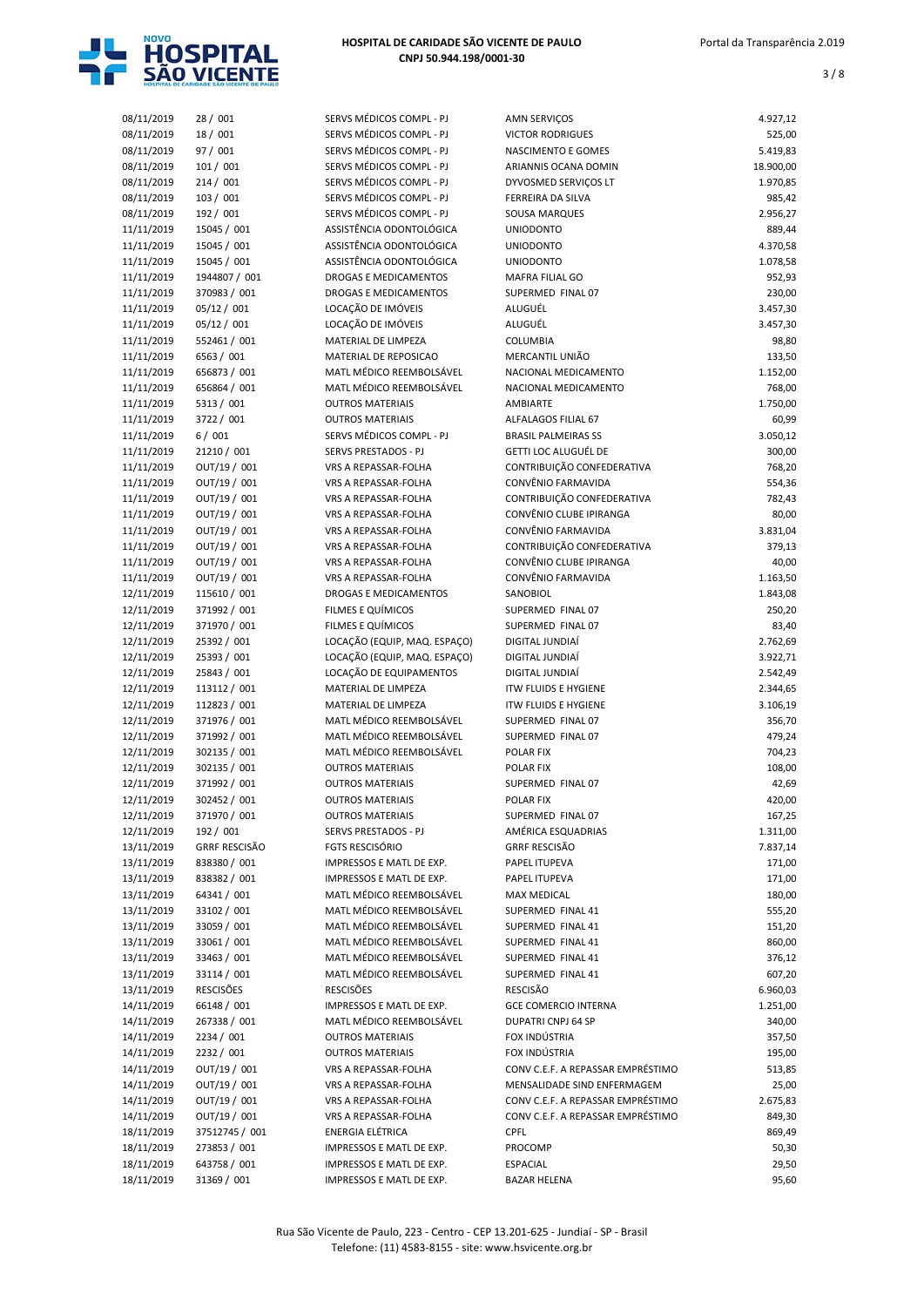

| 18/11/2019 | 643732 / 001         | IMPRESSOS E MATL DE EXP.    | <b>ESPACIAL</b>      | 280,56    |
|------------|----------------------|-----------------------------|----------------------|-----------|
| 18/11/2019 | 31368 / 001          | IMPRESSOS E MATL DE EXP.    | <b>BAZAR HELENA</b>  | 51,42     |
| 18/11/2019 | 274163 / 001         | IMPRESSOS E MATL DE EXP.    | PROCOMP              | 440,78    |
| 18/11/2019 | 91636 / 001          | MATERIAL DE LIMPEZA         | TERRÃO               | 35,60     |
| 18/11/2019 | 6589 / 001           | MATERIAL DE LIMPEZA         | PRISMA COMERCIAL     | 355,00    |
| 18/11/2019 | 1141577 / 001        | MATL MÉDICO REEMBOLSÁVEL    | CIRÚRGICA FERNANDES  | 1.933,76  |
| 18/11/2019 | 3755 / 001           | MATL MÉDICO REEMBOLSÁVEL    | <b>COLINA TEXTIL</b> | 28,80     |
| 18/11/2019 | 1248545 / 001        | MATL MÉDICO REEMBOLSÁVEL    | FRESENIUS MATRIZ 04  | 789,00    |
| 18/11/2019 | 22907 / 001          | MATL MÉDICO REEMBOLSÁVEL    | LIBEMA               | 200,00    |
| 18/11/2019 | 1141579 / 001        | MATL MÉDICO REEMBOLSÁVEL    | CIRÚRGICA FERNANDES  | 1.935,41  |
| 18/11/2019 | 3793 / 001           | MATL MÉDICO REEMBOLSÁVEL    | ALFALAGOS FILIAL 67  | 214,09    |
| 18/11/2019 | 65582 / 001          | MATL MÉDICO REEMBOLSÁVEL    | <b>MEDICOR</b>       | 135,20    |
| 18/11/2019 | 1141576 / 001        | MATL MÉDICO REEMBOLSÁVEL    | CIRÚRGICA FERNANDES  | 1.145,36  |
| 18/11/2019 | 1832958 / 001        | <b>OUTROS MATERIAIS</b>     | <b>IMPAKTO</b>       | 195,60    |
| 18/11/2019 | 15774 / 001          | <b>OUTROS MATERIAIS</b>     | <b>ALIANCA</b>       | 740,00    |
| 18/11/2019 | 15772 / 001          | <b>OUTROS MATERIAIS</b>     | <b>ALIANCA</b>       | 2.228,00  |
| 18/11/2019 | 1141579 / 001        | <b>OUTROS MATERIAIS</b>     | CIRÚRGICA FERNANDES  | 75,00     |
|            | 15771 / 001          | <b>OUTROS MATERIAIS</b>     | <b>ALIANCA</b>       |           |
| 18/11/2019 |                      |                             | <b>VIVO</b>          | 1.116,00  |
| 18/11/2019 | 45826989 / 001       | <b>TELEFONE</b>             |                      | 167,35    |
| 18/11/2019 | 45826200 / 001       | <b>TELEFONE</b>             | <b>VIVO</b>          | 126,71    |
| 18/11/2019 | 20191113000456 / 001 | VALE REFEIÇÃO E ALIMENTAÇÃO | <b>VR</b>            | 10.164,00 |
| 18/11/2019 | 20191113000426 / 001 | VALE REFEIÇÃO E ALIMENTAÇÃO | <b>VR</b>            | 27.722,50 |
| 18/11/2019 | 20191113000431 / 001 | VALE REFEIÇÃO E ALIMENTAÇÃO | <b>VR</b>            | 9.240,00  |
| 19/11/2019 | $D-236 / 001$        | <b>IMPOSTO FEDERAL</b>      | IRRF - P. JURÍDICA   | 18,00     |
| 19/11/2019 | $D-219/001$          | <b>IMPOSTO FEDERAL</b>      | IRRF - P. JURÍDICA   | 63,00     |
| 19/11/2019 | $D-142 / 001$        | <b>IMPOSTO FEDERAL</b>      | PIS/COFINS/CSLL      | 334,80    |
| 19/11/2019 | $D-463 / 001$        | <b>IMPOSTO FEDERAL</b>      | PIS/COFINS/CSLL      | 530,10    |
| 19/11/2019 | $D-365/001$          | <b>IMPOSTO FEDERAL</b>      | PIS/COFINS/CSLL      | 97,65     |
| 19/11/2019 | $D-64/001$           | <b>IMPOSTO FEDERAL</b>      | PIS/COFINS/CSLL      | 48,83     |
| 19/11/2019 | $D-66/001$           | <b>IMPOSTO FEDERAL</b>      | IRRF - P. JURÍDICA   | 94,50     |
| 19/11/2019 | $D-236 / 001$        | <b>IMPOSTO FEDERAL</b>      | PIS/COFINS/CSLL      | 55,80     |
| 19/11/2019 | $D-204/001$          | <b>IMPOSTO FEDERAL</b>      | PIS/COFINS/CSLL      | 116,25    |
| 19/11/2019 | D-340 / 001          | <b>IMPOSTO FEDERAL</b>      | PIS/COFINS/CSLL      | 97,65     |
| 19/11/2019 | $D-53/001$           | <b>IMPOSTO FEDERAL</b>      | PIS/COFINS/CSLL      | 97,65     |
| 19/11/2019 | $D-204/001$          | <b>IMPOSTO FEDERAL</b>      | IRRF - P. JURÍDICA   | 37,50     |
| 19/11/2019 | $D-109/001$          | <b>IMPOSTO FEDERAL</b>      | IRRF - P. JURÍDICA   | 99,00     |
| 19/11/2019 | $D-61/001$           | <b>IMPOSTO FEDERAL</b>      | PIS/COFINS/CSLL      | 488,25    |
| 19/11/2019 | $D-139/001$          | <b>IMPOSTO FEDERAL</b>      | PIS/COFINS/CSLL      | 48,83     |
| 19/11/2019 | $D-185/001$          | <b>IMPOSTO FEDERAL</b>      | PIS/COFINS/CSLL      | 97,65     |
| 19/11/2019 | $D-142 / 001$        | <b>IMPOSTO FEDERAL</b>      | IRRF - P. JURÍDICA   | 108,00    |
| 19/11/2019 | $D-257/001$          | <b>IMPOSTO FEDERAL</b>      | IRRF - P. JURÍDICA   | 45,00     |
| 19/11/2019 | $D-93/001$           | <b>IMPOSTO FEDERAL</b>      | PIS/COFINS/CSLL      | 439,43    |
| 19/11/2019 | $D-221/001$          | <b>IMPOSTO FEDERAL</b>      | IRRF - P. JURÍDICA   | 72,00     |
|            |                      |                             |                      |           |
| 19/11/2019 | D-48 / 001           | <b>IMPOSTO FEDERAL</b>      | IRRF - P. JURÍDICA   | 31,50     |
| 19/11/2019 | $D-103 / 001$        | <b>IMPOSTO FEDERAL</b>      | PIS/COFINS/CSLL      | 27,90     |
| 19/11/2019 | $D-94/001$           | <b>IMPOSTO FEDERAL</b>      | IRRF - P. JURÍDICA   | 133,88    |
| 19/11/2019 | $D-42 / 001$         | <b>IMPOSTO FEDERAL</b>      | IRRF - P. JURÍDICA   | 7,88      |
| 19/11/2019 | $D-139/001$          | <b>IMPOSTO FEDERAL</b>      | IRRF - P. JURÍDICA   | 18,00     |
| 19/11/2019 | $D-189/001$          | <b>IMPOSTO FEDERAL</b>      | IRRF - P. JURÍDICA   | 23,63     |
| 19/11/2019 | $D-137/001$          | <b>IMPOSTO FEDERAL</b>      | PIS/COFINS/CSLL      | 111,60    |
| 19/11/2019 | $D-257/001$          | <b>IMPOSTO FEDERAL</b>      | PIS/COFINS/CSLL      | 139,50    |
| 19/11/2019 | $D-190/001$          | <b>IMPOSTO FEDERAL</b>      | PIS/COFINS/CSLL      | 97,65     |
| 19/11/2019 | $D-159/001$          | <b>IMPOSTO FEDERAL</b>      | PIS/COFINS/CSLL      | 732,38    |
| 19/11/2019 | $D-255 / 001$        | <b>IMPOSTO FEDERAL</b>      | PIS/COFINS/CSLL      | 415,01    |
| 19/11/2019 | $D-221/001$          | <b>IMPOSTO FEDERAL</b>      | PIS/COFINS/CSLL      | 223,20    |
| 19/11/2019 | $D-65/001$           | <b>IMPOSTO FEDERAL</b>      | PIS/COFINS/CSLL      | 268,54    |
| 19/11/2019 | $D-182 / 001$        | <b>IMPOSTO FEDERAL</b>      | PIS/COFINS/CSLL      | 48,83     |
| 19/11/2019 | $D-62/001$           | <b>IMPOSTO FEDERAL</b>      | IRRF - P. JURÍDICA   | 126,00    |
| 19/11/2019 | $D-139/001$          | <b>IMPOSTO FEDERAL</b>      | PIS/COFINS/CSLL      | 55,80     |
| 19/11/2019 | $D-137/001$          | <b>IMPOSTO FEDERAL</b>      | IRRF - P. JURÍDICA   | 36,00     |
| 19/11/2019 | $D-109/001$          | <b>IMPOSTO FEDERAL</b>      | PIS/COFINS/CSLL      | 306,90    |
| 19/11/2019 | $D-369/001$          | <b>IMPOSTO FEDERAL</b>      | IRRF - P. JURÍDICA   | 15,75     |
| 19/11/2019 | $D-141/001$          | <b>IMPOSTO FEDERAL</b>      | IRRF - P. JURÍDICA   | 78,75     |
| 19/11/2019 | $D-259/001$          | <b>IMPOSTO FEDERAL</b>      | IRRF - P. JURÍDICA   | 94,50     |
| 19/11/2019 | $D-219/001$          | <b>IMPOSTO FEDERAL</b>      | PIS/COFINS/CSLL      | 195,30    |
| 19/11/2019 | $D-171/001$          | <b>IMPOSTO FEDERAL</b>      | PIS/COFINS/CSLL      | 55,80     |
|            |                      |                             |                      |           |
| 19/11/2019 | $D-171/001$          | <b>IMPOSTO FEDERAL</b>      | IRRF - P. JURÍDICA   | 18,00     |
| 19/11/2019 | $D-205/001$          | <b>IMPOSTO FEDERAL</b>      | PIS/COFINS/CSLL      | 669,60    |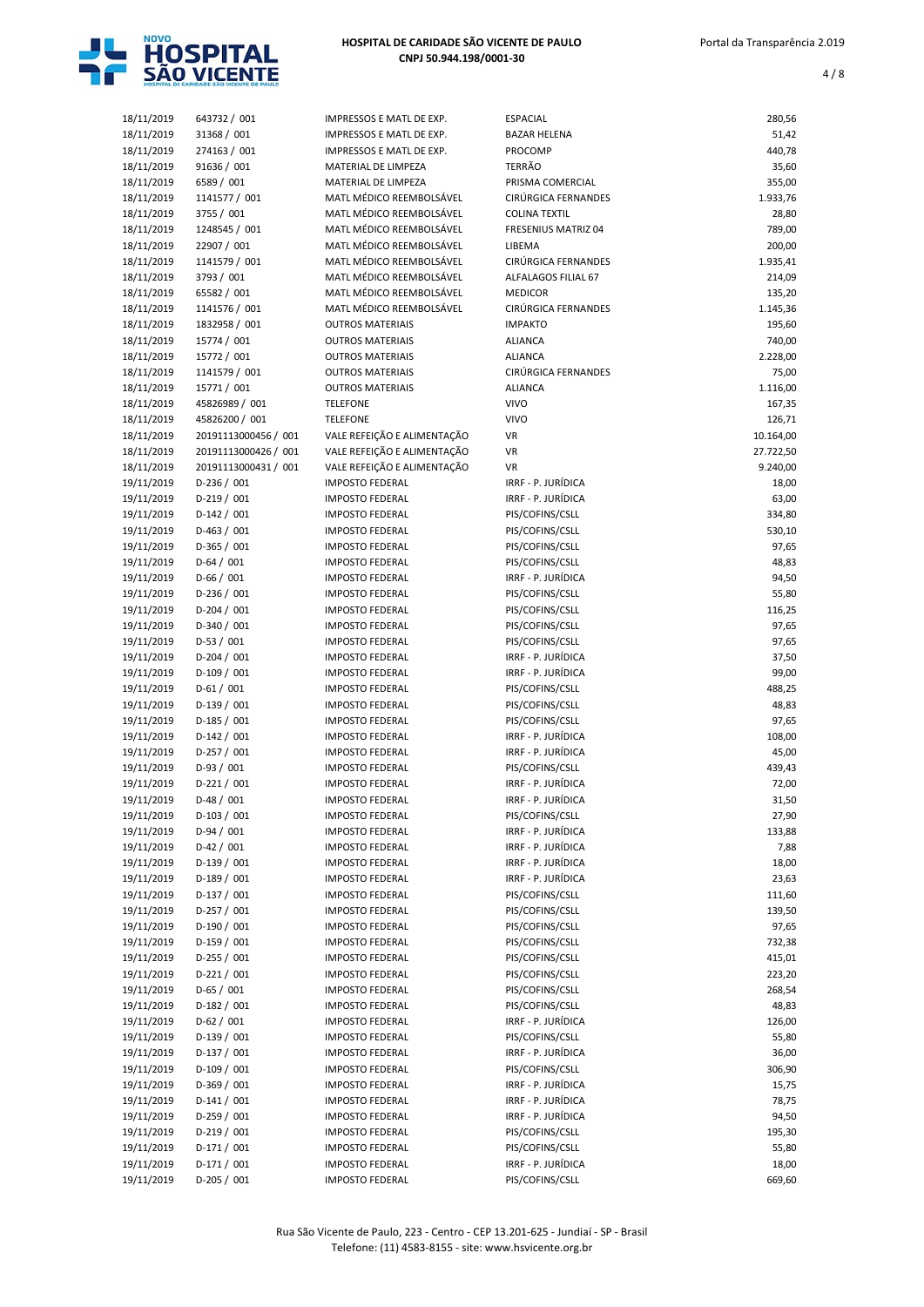

| 19/11/2019 | $D-463 / 001$ | <b>IMPOSTO FEDERAL</b> | IRRF - P. JURÍDICA | 171,00   |
|------------|---------------|------------------------|--------------------|----------|
| 19/11/2019 | $D-67/001$    | <b>IMPOSTO FEDERAL</b> | IRRF - P. JURÍDICA | 31,50    |
| 19/11/2019 | $D-163/001$   | <b>IMPOSTO FEDERAL</b> | IRRF - P. JURÍDICA | 212,63   |
| 19/11/2019 | $D-205/001$   | <b>IMPOSTO FEDERAL</b> | IRRF - P. JURÍDICA | 216,00   |
| 19/11/2019 | $D-64/001$    | <b>IMPOSTO FEDERAL</b> | PIS/COFINS/CSLL    | 111,60   |
| 19/11/2019 | $D-96/001$    | <b>IMPOSTO FEDERAL</b> | IRRF - P. JURÍDICA | 75,00    |
| 19/11/2019 | D-374 / 001   | <b>IMPOSTO FEDERAL</b> | PIS/COFINS/CSLL    | 279,00   |
| 19/11/2019 | $D-23/001$    | <b>IMPOSTO FEDERAL</b> | PIS/COFINS/CSLL    | 120,90   |
| 19/11/2019 | $D-66/001$    | <b>IMPOSTO FEDERAL</b> | IRRF - P. JURÍDICA | 69,00    |
| 19/11/2019 | $D-93/001$    | <b>IMPOSTO FEDERAL</b> | PIS/COFINS/CSLL    | 699,83   |
| 19/11/2019 | $D-134 / 001$ | <b>IMPOSTO FEDERAL</b> | IRRF - P. JURÍDICA | 174,75   |
| 19/11/2019 | $D-184/001$   | <b>IMPOSTO FEDERAL</b> | IRRF - P. JURÍDICA | 97,50    |
| 19/11/2019 | D-392 / 001   | <b>IMPOSTO FEDERAL</b> | IRRF - P. JURÍDICA | 522,75   |
| 19/11/2019 | $D-54/001$    | <b>IMPOSTO FEDERAL</b> | PIS/COFINS/CSLL    | 76,73    |
| 19/11/2019 | $D-347/001$   | <b>IMPOSTO FEDERAL</b> | PIS/COFINS/CSLL    | 30,23    |
| 19/11/2019 | $D-94/001$    | <b>IMPOSTO FEDERAL</b> | PIS/COFINS/CSLL    | 60,45    |
| 19/11/2019 | $D-3/001$     | <b>IMPOSTO FEDERAL</b> | PIS/COFINS/CSLL    | 120,90   |
| 19/11/2019 | $D-65/001$    | <b>IMPOSTO FEDERAL</b> | PIS/COFINS/CSLL    | 153,45   |
| 19/11/2019 | $D-186 / 001$ | <b>IMPOSTO FEDERAL</b> | PIS/COFINS/CSLL    | 1.564,73 |
| 19/11/2019 | $D-256 / 001$ | <b>IMPOSTO FEDERAL</b> | PIS/COFINS/CSLL    | 564,98   |
| 19/11/2019 | $D-57/001$    | <b>IMPOSTO FEDERAL</b> | IRRF - P. JURÍDICA | 48,75    |
| 19/11/2019 | $D-44 / 001$  | <b>IMPOSTO FEDERAL</b> | IRRF - P. JURÍDICA | 214,50   |
| 19/11/2019 | $D-3/001$     | <b>IMPOSTO FEDERAL</b> | PIS/COFINS/CSLL    | 90,67    |
| 19/11/2019 | $D-20/001$    | <b>IMPOSTO FEDERAL</b> | PIS/COFINS/CSLL    | 1.048,58 |
| 19/11/2019 | $D-43/001$    | <b>IMPOSTO FEDERAL</b> | PIS/COFINS/CSLL    | 716,10   |
| 19/11/2019 | $D-183 / 001$ | <b>IMPOSTO FEDERAL</b> | PIS/COFINS/CSLL    | 1.004,40 |
| 19/11/2019 | $D-115/001$   | <b>IMPOSTO FEDERAL</b> | PIS/COFINS/CSLL    | 588,23   |
| 19/11/2019 | $D-114/001$   | <b>IMPOSTO FEDERAL</b> | PIS/COFINS/CSLL    | 120,90   |
| 19/11/2019 | $D-129/001$   | <b>IMPOSTO FEDERAL</b> | PIS/COFINS/CSLL    | 283,65   |
|            | $D-116/001$   |                        | IRRF - P. JURÍDICA |          |
| 19/11/2019 |               | <b>IMPOSTO FEDERAL</b> |                    | 189,75   |
| 19/11/2019 | $D-355 / 001$ | <b>IMPOSTO FEDERAL</b> | IRRF - P. JURÍDICA | 39,00    |
| 19/11/2019 | $D-98/001$    | <b>IMPOSTO FEDERAL</b> | IRRF - P. JURÍDICA | 156,75   |
| 19/11/2019 | $D-92/001$    | <b>IMPOSTO FEDERAL</b> | PIS/COFINS/CSLL    | 823,05   |
| 19/11/2019 | $D-111/001$   | <b>IMPOSTO FEDERAL</b> | PIS/COFINS/CSLL    | 241,80   |
| 19/11/2019 | $D-93/001$    | <b>IMPOSTO FEDERAL</b> | PIS/COFINS/CSLL    | 202,28   |
| 19/11/2019 | $D-1014/001$  | <b>IMPOSTO FEDERAL</b> | INSS - P. JURÍDICA | 526,60   |
| 19/11/2019 | $D-391/001$   | <b>IMPOSTO FEDERAL</b> | IRRF - P. JURÍDICA | 90,00    |
| 19/11/2019 | $D-39/001$    | <b>IMPOSTO FEDERAL</b> | IRRF - P. JURÍDICA | 39,00    |
| 19/11/2019 | $D-12/001$    | <b>IMPOSTO FEDERAL</b> | IRRF - P. JURÍDICA | 27,75    |
| 19/11/2019 | $D-92/001$    | <b>IMPOSTO FEDERAL</b> | IRRF - P. JURÍDICA | 68,25    |
| 19/11/2019 | $D-126/001$   | <b>IMPOSTO FEDERAL</b> | IRRF - P. JURÍDICA | 99,00    |
| 19/11/2019 | $D-180/001$   | <b>IMPOSTO FEDERAL</b> | PIS/COFINS/CSLL    | 272,02   |
| 19/11/2019 | $D-95/001$    | <b>IMPOSTO FEDERAL</b> | PIS/COFINS/CSLL    | 51,15    |
| 19/11/2019 | $D-121/001$   | <b>IMPOSTO FEDERAL</b> | PIS/COFINS/CSLL    | 306,90   |
| 19/11/2019 | $D-53/001$    | <b>IMPOSTO FEDERAL</b> | PIS/COFINS/CSLL    | 716,10   |
| 19/11/2019 | $D-9/001$     | <b>IMPOSTO FEDERAL</b> | PIS/COFINS/CSLL    | 60,45    |
| 19/11/2019 | D-375 / 001   | <b>IMPOSTO FEDERAL</b> | PIS/COFINS/CSLL    | 1.546,12 |
| 19/11/2019 | $D-94/001$    | <b>IMPOSTO FEDERAL</b> | PIS/COFINS/CSLL    | 213,90   |
| 19/11/2019 | D-46534 / 001 | <b>IMPOSTO FEDERAL</b> | IRRF - P. JURÍDICA | 8,85     |
| 19/11/2019 | $D-184/001$   | <b>IMPOSTO FEDERAL</b> | IRRF - P. JURÍDICA | 273,00   |
| 19/11/2019 | $D-188/001$   | <b>IMPOSTO FEDERAL</b> | IRRF - P. JURÍDICA | 484,50   |
| 19/11/2019 | $D-67/001$    | <b>IMPOSTO FEDERAL</b> | IRRF - P. JURÍDICA | 213,75   |
| 19/11/2019 | $D-104/001$   | <b>IMPOSTO FEDERAL</b> | IRRF - P. JURÍDICA | 16,50    |
| 19/11/2019 | D-46534 / 001 | <b>IMPOSTO FEDERAL</b> | PIS/COFINS/CSLL    | 27,43    |
| 19/11/2019 | $D-258/001$   | <b>IMPOSTO FEDERAL</b> | IRRF - P. JURÍDICA | 96,00    |
| 19/11/2019 | $D-88/001$    | <b>IMPOSTO FEDERAL</b> | PIS/COFINS/CSLL    | 86,03    |
| 19/11/2019 | $D-101/001$   | <b>IMPOSTO FEDERAL</b> | PIS/COFINS/CSLL    | 153,45   |
| 19/11/2019 | $D-348/001$   | <b>IMPOSTO FEDERAL</b> | PIS/COFINS/CSLL    | 181,35   |
| 19/11/2019 | $D-6/001$     | <b>IMPOSTO FEDERAL</b> | IRRF - P. JURÍDICA | 48,75    |
|            | $D-21/001$    | <b>IMPOSTO FEDERAL</b> | IRRF - P. JURÍDICA |          |
| 19/11/2019 |               |                        |                    | 291,00   |
| 19/11/2019 | $D-115/001$   | <b>IMPOSTO FEDERAL</b> | IRRF - P. JURÍDICA | 29,25    |
| 19/11/2019 | $D-93/001$    | <b>IMPOSTO FEDERAL</b> | IRRF - P. JURÍDICA | 225,74   |
| 19/11/2019 | $D-55/001$    | <b>IMPOSTO FEDERAL</b> | PIS/COFINS/CSLL    | 181,35   |
| 19/11/2019 | $D-40/001$    | <b>IMPOSTO FEDERAL</b> | IRRF - P. JURÍDICA | 31,50    |
| 19/11/2019 | $D-103 / 001$ | <b>IMPOSTO FEDERAL</b> | IRRF - P. JURÍDICA | 36,00    |
| 19/11/2019 | $D-72/001$    | <b>IMPOSTO FEDERAL</b> | IRRF - P. JURÍDICA | 216,00   |
| 19/11/2019 | D-97 / 001    | <b>IMPOSTO FEDERAL</b> | IRRF - P. JURÍDICA | 39,98    |
| 19/11/2019 | $D-172/001$   | <b>IMPOSTO FEDERAL</b> | IRRF - P. JURÍDICA | 90,00    |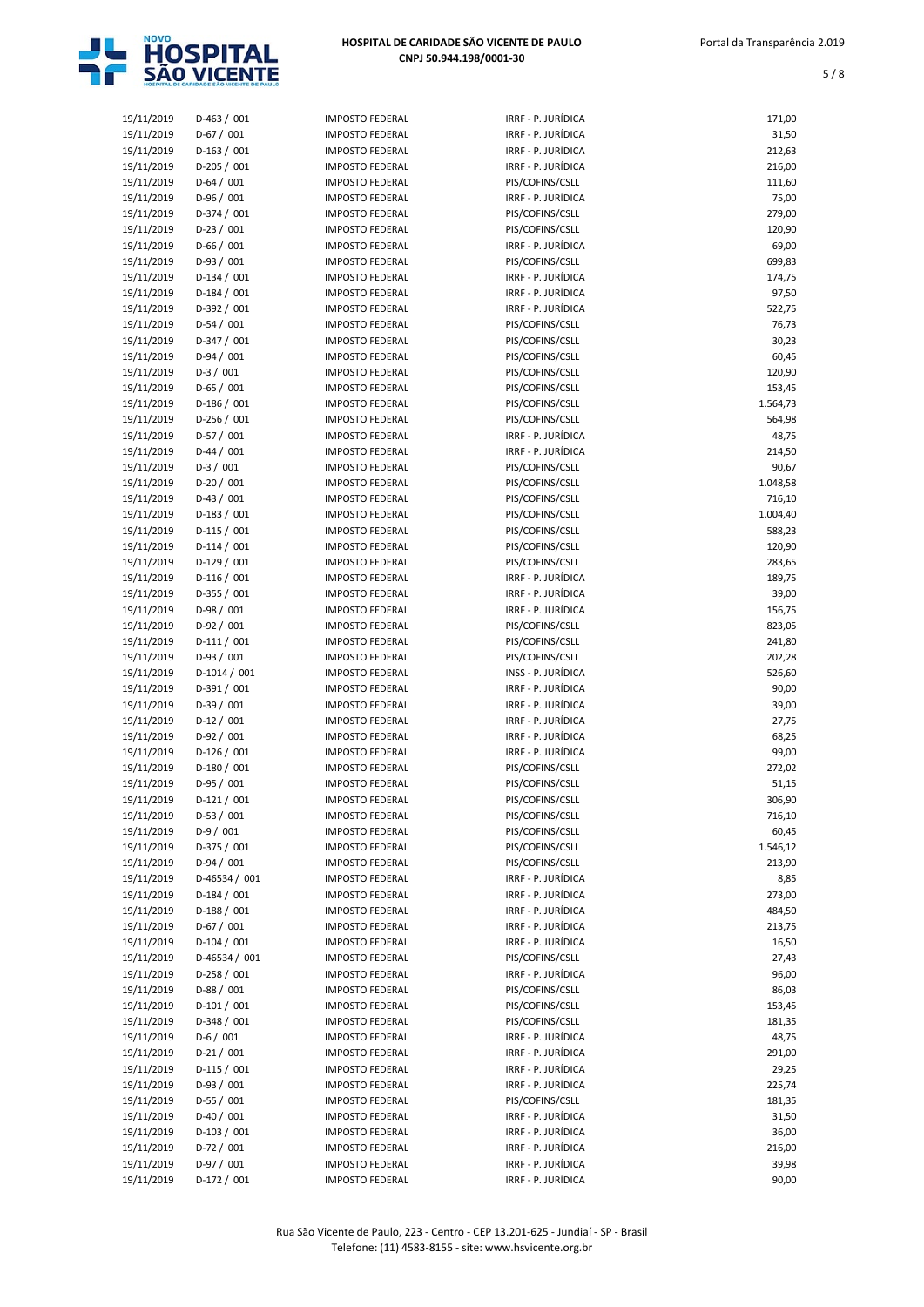

| 19/11/2019 | $D-206/001$    | <b>IMPOSTO FEDERAL</b>       | PIS/COFINS/CSLL              | 306,90    |
|------------|----------------|------------------------------|------------------------------|-----------|
| 19/11/2019 | $D-211/001$    | <b>IMPOSTO FEDERAL</b>       | PIS/COFINS/CSLL              | 170,89    |
| 19/11/2019 | $D-45/001$     | <b>IMPOSTO FEDERAL</b>       | PIS/COFINS/CSLL              | 415,01    |
| 19/11/2019 | $D-189/001$    | <b>IMPOSTO FEDERAL</b>       | PIS/COFINS/CSLL              | 73,24     |
| 19/11/2019 | $D-93/001$     | <b>IMPOSTO FEDERAL</b>       | PIS/COFINS/CSLL              | 317,36    |
| 19/11/2019 | $D-47/001$     | <b>IMPOSTO FEDERAL</b>       | IRRF - P. JURÍDICA           | 141,75    |
| 19/11/2019 | $D-206/001$    | <b>IMPOSTO FEDERAL</b>       | IRRF - P. JURÍDICA           | 99,00     |
| 19/11/2019 | D-37 / 001     | <b>IMPOSTO FEDERAL</b>       | PIS/COFINS/CSLL              | 97,65     |
| 19/11/2019 | $D-92/001$     | <b>IMPOSTO FEDERAL</b>       | PIS/COFINS/CSLL              | 244,13    |
| 19/11/2019 | $D-04/12/001$  | <b>IMPOSTO FEDERAL</b>       | <b>IRRF ALUGUÉL</b>          | 385,40    |
| 19/11/2019 | $D-141/001$    | <b>IMPOSTO FEDERAL</b>       | IRRF - P. JURÍDICA           | 18,00     |
| 19/11/2019 | $D-136/001$    | <b>IMPOSTO FEDERAL</b>       | PIS/COFINS/CSLL              | 362,70    |
| 19/11/2019 | $D-136 / 001$  | <b>IMPOSTO FEDERAL</b>       | IRRF - P. JURÍDICA           | 117,00    |
|            | $D-258/001$    | <b>IMPOSTO FEDERAL</b>       | PIS/COFINS/CSLL              | 27,90     |
| 19/11/2019 |                |                              |                              |           |
| 19/11/2019 | $D-393 / 001$  | <b>IMPOSTO FEDERAL</b>       | IRRF - P. JURÍDICA           | 7,87      |
| 19/11/2019 | $D-97/001$     | <b>IMPOSTO FEDERAL</b>       | IRRF - P. JURÍDICA           | 86,63     |
| 19/11/2019 | $D-103 / 001$  | <b>IMPOSTO FEDERAL</b>       | IRRF - P. JURÍDICA           | 15,75     |
| 19/11/2019 | $D-214/001$    | <b>IMPOSTO FEDERAL</b>       | IRRF - P. JURÍDICA           | 31,50     |
| 19/11/2019 | $D-27/001$     | <b>IMPOSTO FEDERAL</b>       | PIS/COFINS/CSLL              | 317,36    |
| 19/11/2019 | $D-138/001$    | <b>IMPOSTO FEDERAL</b>       | IRRF - P. JURÍDICA           | 108,00    |
| 19/11/2019 | $D-172 / 001$  | <b>IMPOSTO FEDERAL</b>       | PIS/COFINS/CSLL              | 279,00    |
| 19/11/2019 | $D-220/001$    | <b>IMPOSTO FEDERAL</b>       | PIS/COFINS/CSLL              | 83,70     |
| 19/11/2019 | $D-258/001$    | <b>IMPOSTO FEDERAL</b>       | IRRF - P. JURÍDICA           | 9,00      |
| 19/11/2019 | $D-95/001$     | <b>IMPOSTO FEDERAL</b>       | IRRF - P. JURÍDICA           | 78,75     |
| 19/11/2019 | $D-28/001$     | <b>IMPOSTO FEDERAL</b>       | IRRF - P. JURÍDICA           | 78,75     |
| 19/11/2019 | $D-218/001$    | <b>IMPOSTO FEDERAL</b>       | PIS/COFINS/CSLL              | 223,20    |
| 19/11/2019 | $D-203 / 001$  | <b>IMPOSTO FEDERAL</b>       | IRRF - P. JURÍDICA           | 37,50     |
| 19/11/2019 | $D-220/001$    | <b>IMPOSTO FEDERAL</b>       | IRRF - P. JURÍDICA           | 27,00     |
| 19/11/2019 | $D-72/001$     | <b>IMPOSTO FEDERAL</b>       | PIS/COFINS/CSLL              | 669,60    |
|            | $D-1016/001$   | <b>IMPOSTO FEDERAL</b>       | INSS - P. JURÍDICA           | 13,50     |
| 19/11/2019 |                |                              |                              |           |
| 19/11/2019 | D-20017 / 001  | <b>IMPOSTO FEDERAL</b>       | PIS/COFINS/CSLL              | 48,82     |
| 19/11/2019 | $D-268 / 001$  | <b>IMPOSTO FEDERAL</b>       | PIS/COFINS/CSLL              | 146,48    |
| 19/11/2019 | $D-63 / 001$   | <b>IMPOSTO FEDERAL</b>       | PIS/COFINS/CSLL              | 24,40     |
| 19/11/2019 | $D-218/001$    | <b>IMPOSTO FEDERAL</b>       | IRRF - P. JURÍDICA           | 72,00     |
| 19/11/2019 | D-20199 / 001  | <b>IMPOSTO FEDERAL</b>       | PIS/COFINS/CSLL              | 122,06    |
| 19/11/2019 | $D-103 / 001$  | <b>IMPOSTO FEDERAL</b>       | PIS/COFINS/CSLL              | 111,60    |
| 19/11/2019 | $D-138/001$    | <b>IMPOSTO FEDERAL</b>       | PIS/COFINS/CSLL              | 334,80    |
| 19/11/2019 | $D-192/001$    | <b>IMPOSTO FEDERAL</b>       | IRRF - P. JURÍDICA           | 47,25     |
| 19/11/2019 | $D-141/001$    | <b>IMPOSTO FEDERAL</b>       | PIS/COFINS/CSLL              | 55,80     |
| 19/11/2019 | $D-504 / 001$  | <b>IMPOSTO FEDERAL</b>       | IRRF - P. JURÍDICA           | 78,75     |
| 19/11/2019 | D-201910 / 001 | <b>IMPOSTO FEDERAL</b>       | IRRF - P. JURÍDICA           | 31,50     |
| 19/11/2019 | $D-496 / 001$  | <b>IMPOSTO FEDERAL</b>       | PIS/COFINS/CSLL              | 244,13    |
| 19/11/2019 | $D-203 / 001$  | <b>IMPOSTO FEDERAL</b>       | PIS/COFINS/CSLL              | 116,25    |
| 19/11/2019 | $D-235 / 001$  | <b>IMPOSTO FEDERAL</b>       | PIS/COFINS/CSLL              | 223,20    |
| 19/11/2019 | $D-235 / 001$  | <b>IMPOSTO FEDERAL</b>       | IRRF - P. JURÍDICA           | 72,00     |
| 19/11/2019 | OUT/19 / 001   | <b>INSS-CONTR REPASSAR</b>   | INSS FOLHA OUTUBRO/2019      | 11.989,77 |
| 19/11/2019 | OUT/19 / 001   | <b>INSS-CONTR REPASSAR</b>   | INSS FOLHA OUTUBRO/2019      | 40.165,33 |
| 19/11/2019 | OUT/19 / 001   | <b>INSS-CONTR REPASSAR</b>   | INSS FOLHA OUTUBRO/2019      | 7.227,56  |
|            |                | <b>IRRF A REPASSAR</b>       | IRRF FOLHA SETEMBRO/2019     | 7.928,41  |
| 19/11/2019 | SET/19 / 001   |                              |                              |           |
| 19/11/2019 | OUT/19 / 001   | IRRF A REPASSAR              | IRRF FÉRIAS FOLHA OUTUBRO/19 | 63,41     |
| 19/11/2019 | SET/19 / 001   | <b>IRRF A REPASSAR</b>       | IRRF FOLHA SETEMBRO/2019     | 32.759,21 |
| 19/11/2019 | OUT/19 / 001   | IRRF A REPASSAR              | IRRF FÉRIAS FOLHA OUTUBRO/19 | 6.482,99  |
| 19/11/2019 | OUT/19 / 001   | <b>IRRF A REPASSAR</b>       | IRRF FÉRIAS FOLHA OUTUBRO/19 | 548,71    |
| 19/11/2019 | SET/19 / 001   | <b>IRRF A REPASSAR</b>       | IRRF FOLHA SETEMBRO/2019     | 4.788,68  |
| 19/11/2019 | 34917 / 001    | MATL MÉDICO REEMBOLSÁVEL     | SUPERMED FINAL 41            | 2.125,20  |
| 19/11/2019 | 60349 / 001    | MATL MÉDICO REEMBOLSÁVEL     | <b>DE PAULI</b>              | 302,40    |
| 19/11/2019 | 60348 / 001    | MATL MÉDICO REEMBOLSÁVEL     | <b>DE PAULI</b>              | 35,80     |
| 19/11/2019 | 1039369 / 003  | SOFTWARE                     | INGRAM MICRO SP              | 2.808,00  |
| 19/11/2019 | 1039368 / 003  | SOFTWARE                     | INGRAM MICRO SP              | 2.808,00  |
| 19/11/2019 | OUT/19 / 001   | VRS A REPASSAR-FOLHA         | CONSIGNADO SANTANDER         | 1.843,65  |
| 19/11/2019 | OUT/19 / 001   | VRS A REPASSAR-FOLHA         | CONSIGNADO SANTANDER         | 17.418,29 |
| 19/11/2019 | OUT/19 / 001   | VRS A REPASSAR-FOLHA         | CONSIGNADO SANTANDER         | 4.226,57  |
| 21/11/2019 | 33749 / 001    | COMBUSTÍVEIS E LUBRIFICANTES | <b>FAIRI GAS</b>             | 225,00    |
| 21/11/2019 | 66390 / 001    | IMPRESSOS E MATL DE EXP.     | <b>GCE COMÉRCIO INTERNA</b>  | 1.251,00  |
| 21/11/2019 | 266 / 001      | SERVS MÉDICOS COMPL - PJ     | <b>HEBECLIN</b>              | 2.252,40  |
| 21/11/2019 | 106 / 001      | SERVS MÉDICOS COMPL - PJ     | <b>CERES SARMENTO</b>        | 1.689,30  |
|            | 148 / 001      | SERVS MÉDICOS COMPL - PJ     | MP JUNDIAÍ SERVIÇOS          | 6.381,80  |
| 21/11/2019 |                |                              |                              |           |
| 21/11/2019 | 237 / 001      | SERVS MÉDICOS COMPL - PJ     | H E F SERVIÇOS               | 5.067,90  |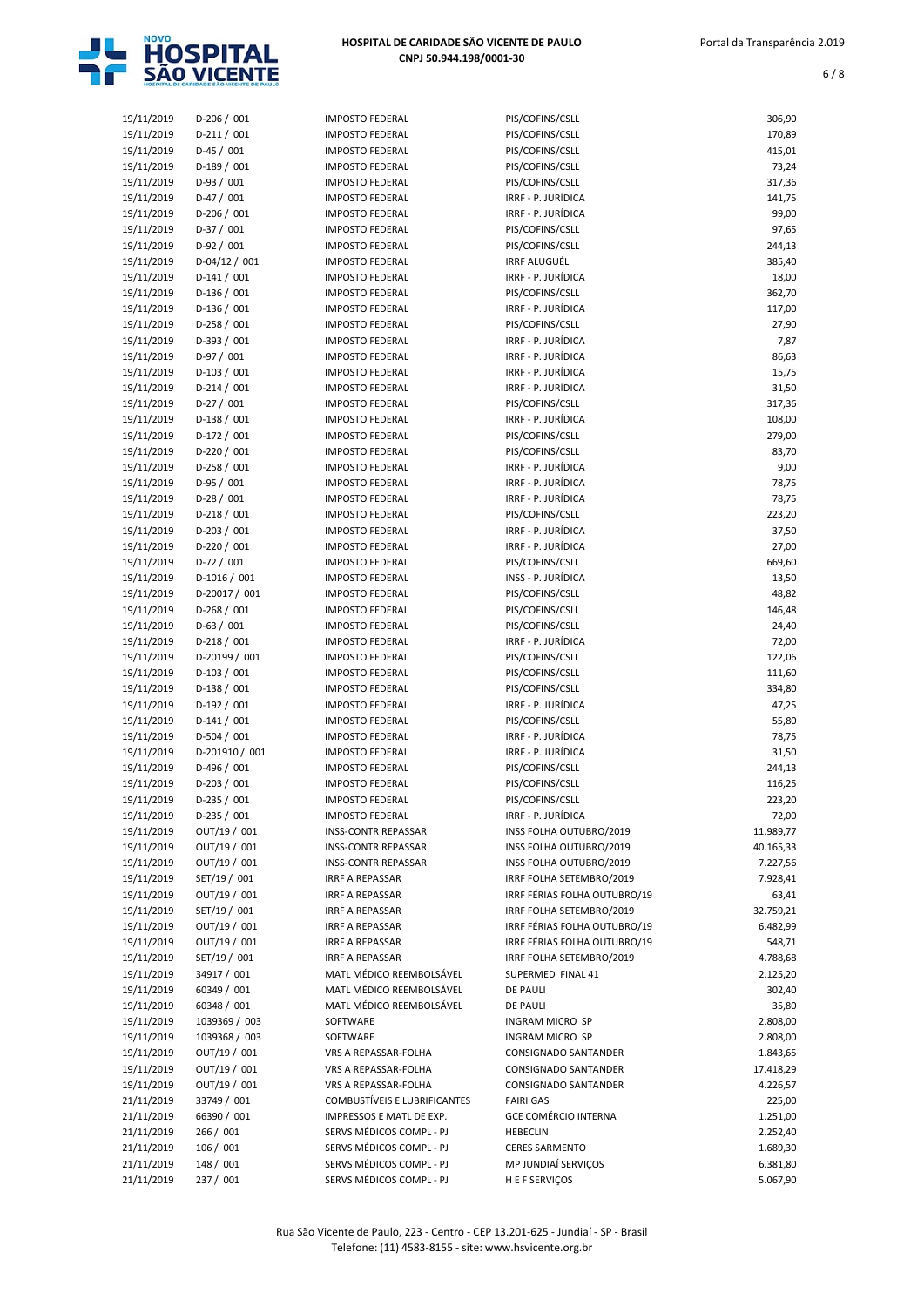

| 21/11/2019 | 15 / 001       | SERVS MÉDICOS COMPL - PJ        | <b>NEF MONTEIRO S M SS</b> | 1.800,00  |
|------------|----------------|---------------------------------|----------------------------|-----------|
| 21/11/2019 | 141 / 001      | SERVS MÉDICOS COMPL - PJ        | LILIANE COELHO NEVES       | 1.126,20  |
| 21/11/2019 | 89 / 001       | SERVS MÉDICOS COMPL - PJ        | <b>BENTO BERG</b>          | 1.689,30  |
| 21/11/2019 | 239 / 001      | SERVS MÉDICOS COMPL - PJ        | H E F SERVIÇOS             | 6.194,10  |
| 21/11/2019 | 5/001          | SERVS MÉDICOS COMPL - PJ        | SARMENTO& LEÃO             | 10.323,50 |
| 21/11/2019 | 99 / 001       | SERVS MÉDICOS COMPL - PJ        | MARCELA SCHWARZ            | 1.800,00  |
| 21/11/2019 | 51 / 001       | SERVS MÉDICOS COMPL - PJ        | CONSULTÓRIO MED SAUD       | 1.400,00  |
| 21/11/2019 | 113 / 001      | SERVS MÉDICOS COMPL - PJ        | <b>GARCIA E ROSSONI</b>    | 6.944,90  |
| 21/11/2019 | 79 / 001       | SERVS MÉDICOS COMPL - PJ        | <b>DEBORA LOPES</b>        | 5.000,00  |
| 21/11/2019 | 242 / 001      | SERVS MÉDICOS COMPL - PJ        | DFZ MÉDICOS ASSO.SS        | 1.126,20  |
| 21/11/2019 | 210 / 001      | SERVS MÉDICOS COMPL - PJ        | <b>OLIVEIRA E FREITAS</b>  | 2.346,25  |
| 21/11/2019 | 142 / 001      | SERVS MÉDICOS COMPL - PJ        | STROHER SERVICOS MED       | 572,10    |
| 21/11/2019 | 209 / 001      | SERVS MÉDICOS COMPL - PJ        | <b>OLIVEIRA E FREITAS</b>  | 10.511,20 |
| 21/11/2019 | 147 / 001      | SERVS MÉDICOS COMPL - PJ        | MP JUNDIAÍ SERVIÇOS        | 1.126,20  |
| 21/11/2019 | 235 / 001      | SERVS MÉDICOS COMPL - PJ        | <b>HEFSERVICOS</b>         | 2.815,50  |
| 21/11/2019 | 50 / 001       | SERVS MÉDICOS COMPL - PJ        | CONSULTÓRIO MED SAUD       | 600,00    |
| 21/11/2019 | 112 / 001      | SERVS MÉDICOS COMPL - PJ        | <b>GARCIA E ROSSONI</b>    | 572,10    |
| 21/11/2019 | 238 / 001      | SERVS MÉDICOS COMPL - PJ        | <b>HEFSERVIÇOS</b>         | 2.252,40  |
| 21/11/2019 | 105 / 001      | SERVS MÉDICOS COMPL - PJ        | <b>TAVARES TEIXEIRA</b>    | 5.631,00  |
| 21/11/2019 | 27/001         | SERVS MÉDICOS COMPL - PJ        | <b>CUNHA E TIAGO</b>       | 3.600,00  |
| 21/11/2019 | 78 / 001       | SERVS MÉDICOS COMPL - PJ        | <b>DEBORA LOPES</b>        | 2.600,00  |
| 21/11/2019 | 211/001        | SERVS MÉDICOS COMPL - PJ        | <b>OLIVEIRA E FREITAS</b>  | 2.346,25  |
| 21/11/2019 | 208 / 001      | SERVS MÉDICOS COMPL - PJ        | <b>OLIVEIRA E FREITAS</b>  | 10.135,80 |
| 21/11/2019 | 241 / 001      | SERVS MÉDICOS COMPL - PJ        | DFZ MÉDICOS ASSO.SS        | 4.504,80  |
| 21/11/2019 | 141 / 001      | SERVS MÉDICOS COMPL - PJ        | STROHER SERVIÇOS MED       | 6.944,90  |
| 21/11/2019 | 177 / 001      | SERVS MÉDICOS COMPL - PJ        | POLETO E PETEK             | 6.757,20  |
| 21/11/2019 | 140 / 001      | SERVS MÉDICOS COMPL - PJ        | LILIANE COELHO NEVES       | 8.634,20  |
| 21/11/2019 | 74 / 001       | SERVS MÉDICOS COMPL - PJ        | <b>ERES</b>                | 8.258,80  |
| 21/11/2019 | 1064 / 001     | <b>TRANSPORTE DE EMPREGADOS</b> | <b>FAMA TRANSP E TUR</b>   | 16.005,96 |
| 22/11/2019 | 39333792 / 001 | <b>ENERGIA ELÉTRICA</b>         | CPFL                       | 167,86    |
| 22/11/2019 | 39308498 / 001 | <b>ENERGIA ELÉTRICA</b>         | CPFL                       | 436,38    |
| 22/11/2019 | 50113 / 001    | <b>GASES MEDICINAIS</b>         | <b>IBG CRYO FILIAL</b>     | 451,65    |
| 22/11/2019 | 1144422 / 001  | MATL MÉDICO REEMBOLSÁVEL        | CIRÚRGICA FERNANDES        | 1.312,50  |
| 22/11/2019 | 975 / 001      | MATL MÉDICO REEMBOLSÁVEL        | <b>UNIODONTO</b>           | 771,00    |
| 22/11/2019 | 51042 / 001    | <b>OUTROS MATERIAIS</b>         | <b>FUTURA</b>              | 180,00    |
| 22/11/2019 | 102 / 001      | SERVS MÉDICOS COMPL - PJ        | MARCELA SCHWARZ            | 1.800,00  |
| 22/11/2019 | 241 / 001      | SERVS MÉDICOS COMPL - PJ        | H E F SERVIÇOS             | 4.223,25  |
| 22/11/2019 | 244 / 001      | SERVS MÉDICOS COMPL - PJ        | DFZ MÉDICOS ASSO.SS        | 2.252,40  |
| 22/11/2019 | 248 / 001      | SERVS MÉDICOS COMPL - PJ        | PANSUTTI SERVICOS          | 1.126,20  |
|            |                |                                 |                            |           |